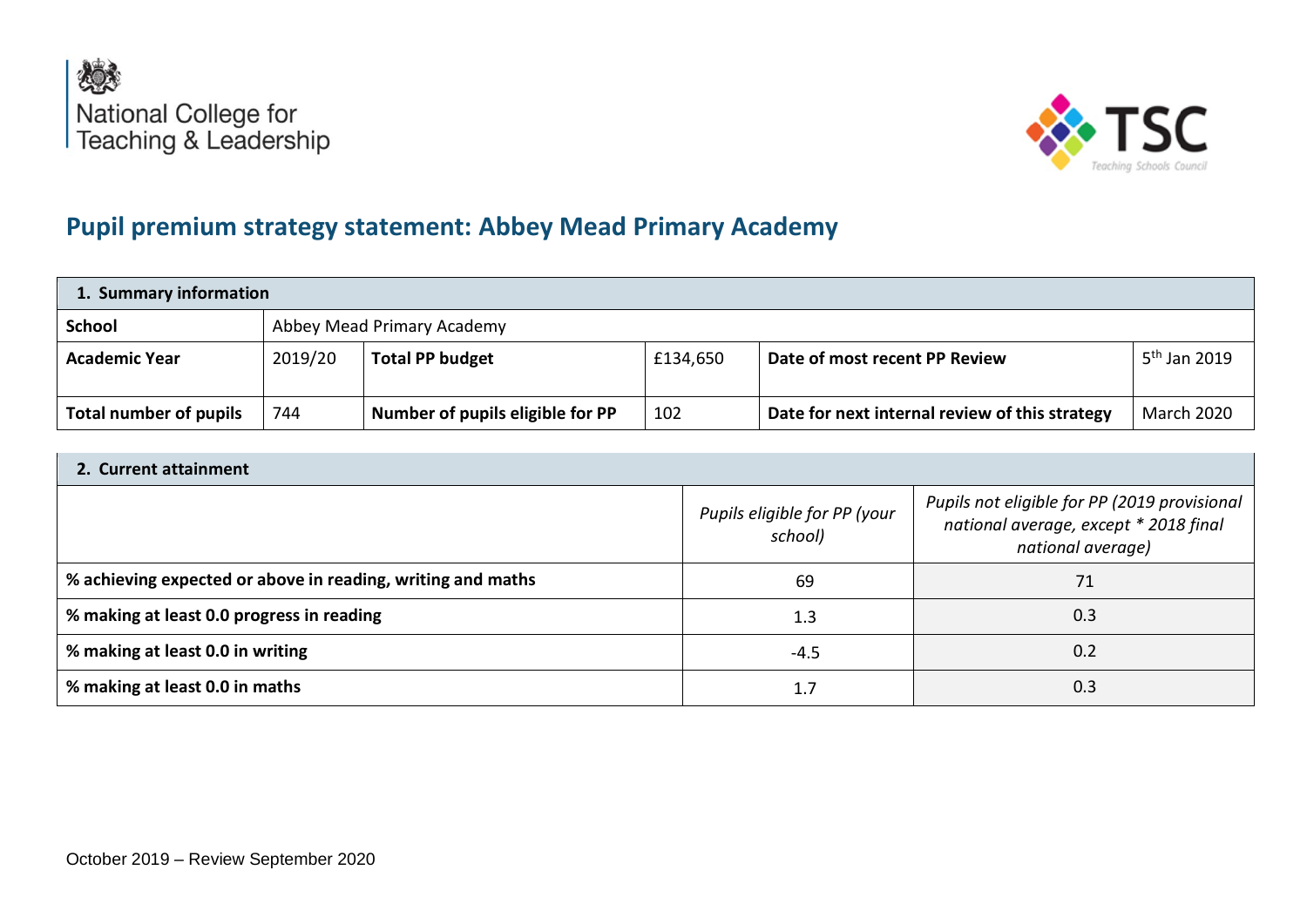| 3. Barriers to future attainment (for pupils eligible for PP including high ability) |                                                                                                                                                                                                                                                                                                                                                                                                                                                                                                                                                                                                                                                                                                                                                                                                                                                                                                                                                                                                                                                                                                                                                                                                                                                                                                                                                                                    |  |  |  |
|--------------------------------------------------------------------------------------|------------------------------------------------------------------------------------------------------------------------------------------------------------------------------------------------------------------------------------------------------------------------------------------------------------------------------------------------------------------------------------------------------------------------------------------------------------------------------------------------------------------------------------------------------------------------------------------------------------------------------------------------------------------------------------------------------------------------------------------------------------------------------------------------------------------------------------------------------------------------------------------------------------------------------------------------------------------------------------------------------------------------------------------------------------------------------------------------------------------------------------------------------------------------------------------------------------------------------------------------------------------------------------------------------------------------------------------------------------------------------------|--|--|--|
|                                                                                      |                                                                                                                                                                                                                                                                                                                                                                                                                                                                                                                                                                                                                                                                                                                                                                                                                                                                                                                                                                                                                                                                                                                                                                                                                                                                                                                                                                                    |  |  |  |
|                                                                                      | <b>In-school barriers</b>                                                                                                                                                                                                                                                                                                                                                                                                                                                                                                                                                                                                                                                                                                                                                                                                                                                                                                                                                                                                                                                                                                                                                                                                                                                                                                                                                          |  |  |  |
| А.                                                                                   | <b>Communication and Language Development</b><br>Many of our PP eligible pupils begin school at starting points in both Nursery and Reception in need of support with communication through<br>talking, verbal expression, modelling language and reasoning. Early Years practitioners will identify PP eligible pupils to work alongside in order to<br>explicitly extend the child's spoken vocabulary, introducing them to new words in context and drawing attention to letters and sounds. They will<br>adopt approaches aimed at developing thinking and understanding through language. However, this is not solely a barrier for our younger pupils<br>as a significant number of children enter the school at starting points other than usual intakes. In addition to communication difficulties, these<br>children often lack quality first-hand experiences which further prevent the development of vocabulary and knowledge - this directly effects<br>speaking and listening, reading and writing attainment and progress. We wish to further build upon the success of last year in ensuring all pupils<br>have access to the best possible start to their education through broadening our children's experiences in order to develop the cultural capital<br>they do not necessarily receive outside of school (galleries, theatres, history, literature, arts). |  |  |  |
| <b>B.</b>                                                                            | <b>Boys Achievement</b><br>More disadvantaged pupils and boys are working below ARE in reading and writing in Yrs 3 & 4 and there is a disadvantaged gap for maths across<br>the school. In addition, last year's cohort made less than expected progress in writing due to a previous lack of tracking mechanisms.<br><b>Higher Ability Groups</b><br>The numbers of higher ability PP eligible pupils is less than that of the non-PP group and does not appear to greatly increase as the pupils move<br>through the school in the same way that the non-PP higher ability groups increase. For example, the numbers of PP pupils in Reading 'above<br>typical' or GD at the end of 2018/19 is similar to the beginning of the year. We will therefore identify pupils with the potential to achieve this<br>depth of learning and focus our efforts upon quality feedback for these learners regarding their performance relative to their learning goals.                                                                                                                                                                                                                                                                                                                                                                                                                     |  |  |  |
| C.                                                                                   | Whilst overall attainment at the end of KS2 has risen in all subjects to be in line or above national figures, the progress of pupils is lower than that<br>found nationally; specifically in respect to writing ARE and GDS. It is vital that the progress of all pupils is tracked accurately across the Key Stage<br>to ensure that timely and effective QFT and intervention is deployed. Where, poor provision and inaccurate assessments have existed previously,<br>this has been tackled to ensure that no child is adversely affected.                                                                                                                                                                                                                                                                                                                                                                                                                                                                                                                                                                                                                                                                                                                                                                                                                                    |  |  |  |
|                                                                                      | <b>External barriers</b>                                                                                                                                                                                                                                                                                                                                                                                                                                                                                                                                                                                                                                                                                                                                                                                                                                                                                                                                                                                                                                                                                                                                                                                                                                                                                                                                                           |  |  |  |
| D.                                                                                   | Anecdotal evidence suggests that parents of PP eligible pupils are less inclined to engage with school staff in promoting learning within different<br>aspects of school life. This includes the attendance of PP children at school; alongside their engagement in performances and events; homework<br>activities; home reading; attending parents' evenings and celebrations of learning.                                                                                                                                                                                                                                                                                                                                                                                                                                                                                                                                                                                                                                                                                                                                                                                                                                                                                                                                                                                       |  |  |  |
| E.                                                                                   | The large majority of pupils requiring support for emotional deficits or family support are PP eligible pupils with family concerns and parenting                                                                                                                                                                                                                                                                                                                                                                                                                                                                                                                                                                                                                                                                                                                                                                                                                                                                                                                                                                                                                                                                                                                                                                                                                                  |  |  |  |
|                                                                                      | October 2019 - Review September 2020                                                                                                                                                                                                                                                                                                                                                                                                                                                                                                                                                                                                                                                                                                                                                                                                                                                                                                                                                                                                                                                                                                                                                                                                                                                                                                                                               |  |  |  |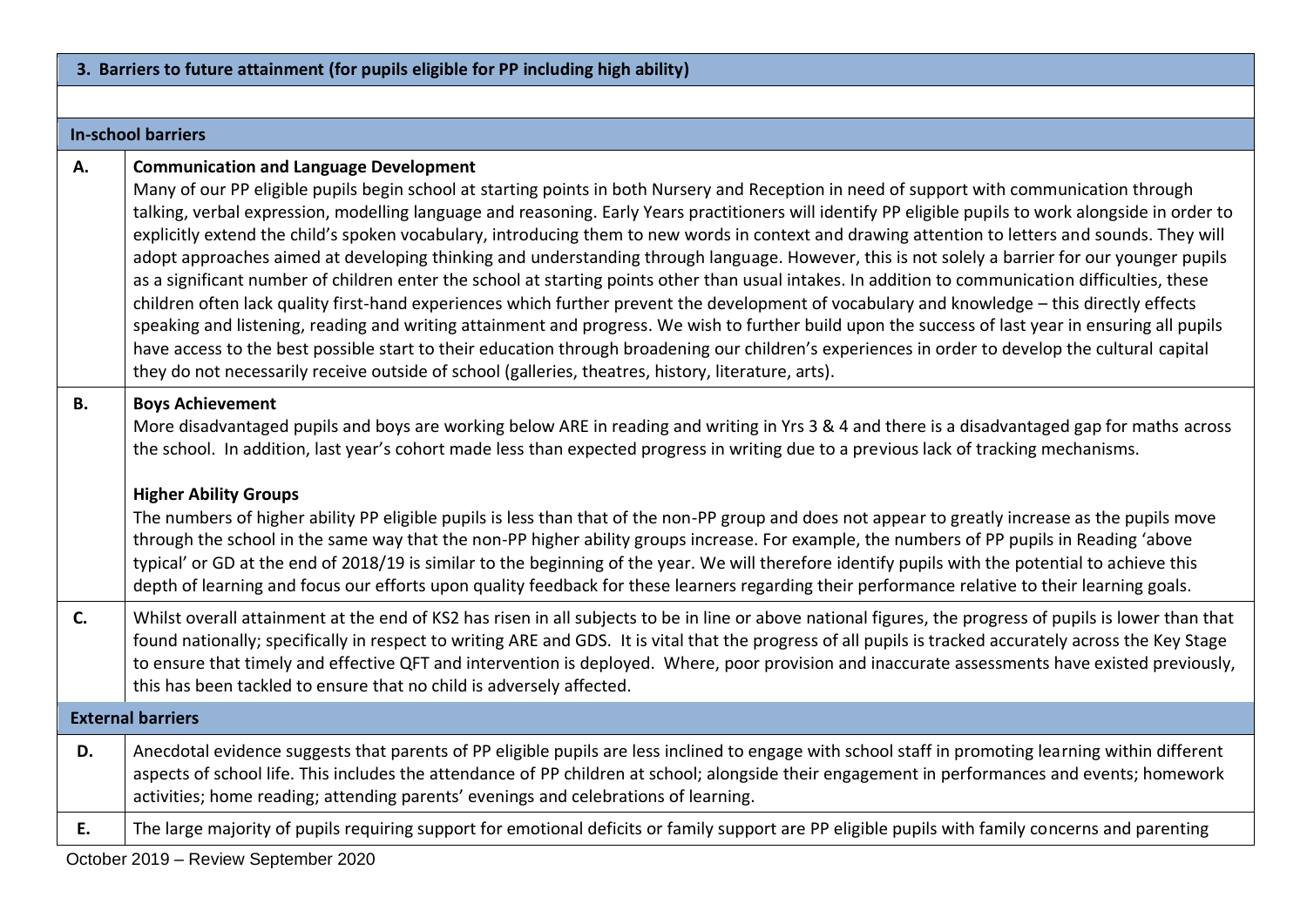issues impacting upon achievement over the longer term. Parental engagement for some of these families also impacts upon the achievement of PP eligible pupils. These families benefit from the support school can offer to enable them to become more active in their child's education which has a direct impact on outcomes for pupils.

|           | 4. Outcomes                                                                                                                                                                                                                                                                                                                                                                                   |                                                                                                                                                                                                                                                                                                                                                                                                                                |
|-----------|-----------------------------------------------------------------------------------------------------------------------------------------------------------------------------------------------------------------------------------------------------------------------------------------------------------------------------------------------------------------------------------------------|--------------------------------------------------------------------------------------------------------------------------------------------------------------------------------------------------------------------------------------------------------------------------------------------------------------------------------------------------------------------------------------------------------------------------------|
|           | Desired outcomes and how they will be measured                                                                                                                                                                                                                                                                                                                                                | Success criteria                                                                                                                                                                                                                                                                                                                                                                                                               |
| Α.        | <b>Communication and Language Development</b><br>Early intervention and precision first wave quality teaching is administered in Nursery, EYFS<br>and KS1 and KS2 to close gaps. - Gaps are identified quickly, addressed and closed.<br>Enhanced opportunities for children to be immersed in curriculum experiences through<br>introducing free enrichment opportunities for all PP pupils. | Improved data - at the end of Nursery, Reception and KS1 Data<br>is in line with other pupils nationally for reading, writing and<br>maths for KS1/2 2019 SATs. Writing gap with non PP closes with<br>assistance of first-hand experiences/visits. PP pupils take up the<br>varied enrichment opportunities offered across the academy.                                                                                       |
| <b>B.</b> | To ensure that the number of PP children achieving GDS is accelerated and ensure there is<br>no discernible gap in progress for PP children and the rest of the cohort.                                                                                                                                                                                                                       | GDS figures both in external and internal data are in line with<br>GDS achieved by other pupils nationally and progress is on a par.<br>Teachers appraisals targets specifically target this need through<br>named pupils. Pupil progress meetings hold teachers to account<br>for this. Progress in books demonstrates rapid improvement. PP<br>monitoring through learning walks/lesson obs. show quality first<br>teaching. |
| C.        | For the progress of PP pupils, from different starting points, to be at least in line with<br>national.                                                                                                                                                                                                                                                                                       | Progress measures for PP pupils both internally and externally<br>match that of other pupils nationally.                                                                                                                                                                                                                                                                                                                       |
| D.        | As academy wide attendance improves, the attendance of pupils eligible for PP to increase<br>proportionately to be inline or above the academy wide percentage                                                                                                                                                                                                                                | Overall attendance for PP pupils improves and closes the gap on<br>the cohort. For pupils, who have previously had exceptionally<br>high rates of absence, attendance is rising quickly towards the<br>national average.                                                                                                                                                                                                       |
| E.        | Early engagement and support from our Removing Barriers to Learning Team leads to a<br>reduced impact on life chances as evidenced through minimal exclusion figures, shorter<br>term CP plans and increased parental engagement. Through work with external agencies,<br>families are supported to improve parenting capacity.                                                               | Improved identification of children needing internal family<br>support leading to fewer children needing long term Child<br>Protection plans. Continued work with external agencies to<br>provide additional support where needs cannot be catered for<br>within school.                                                                                                                                                       |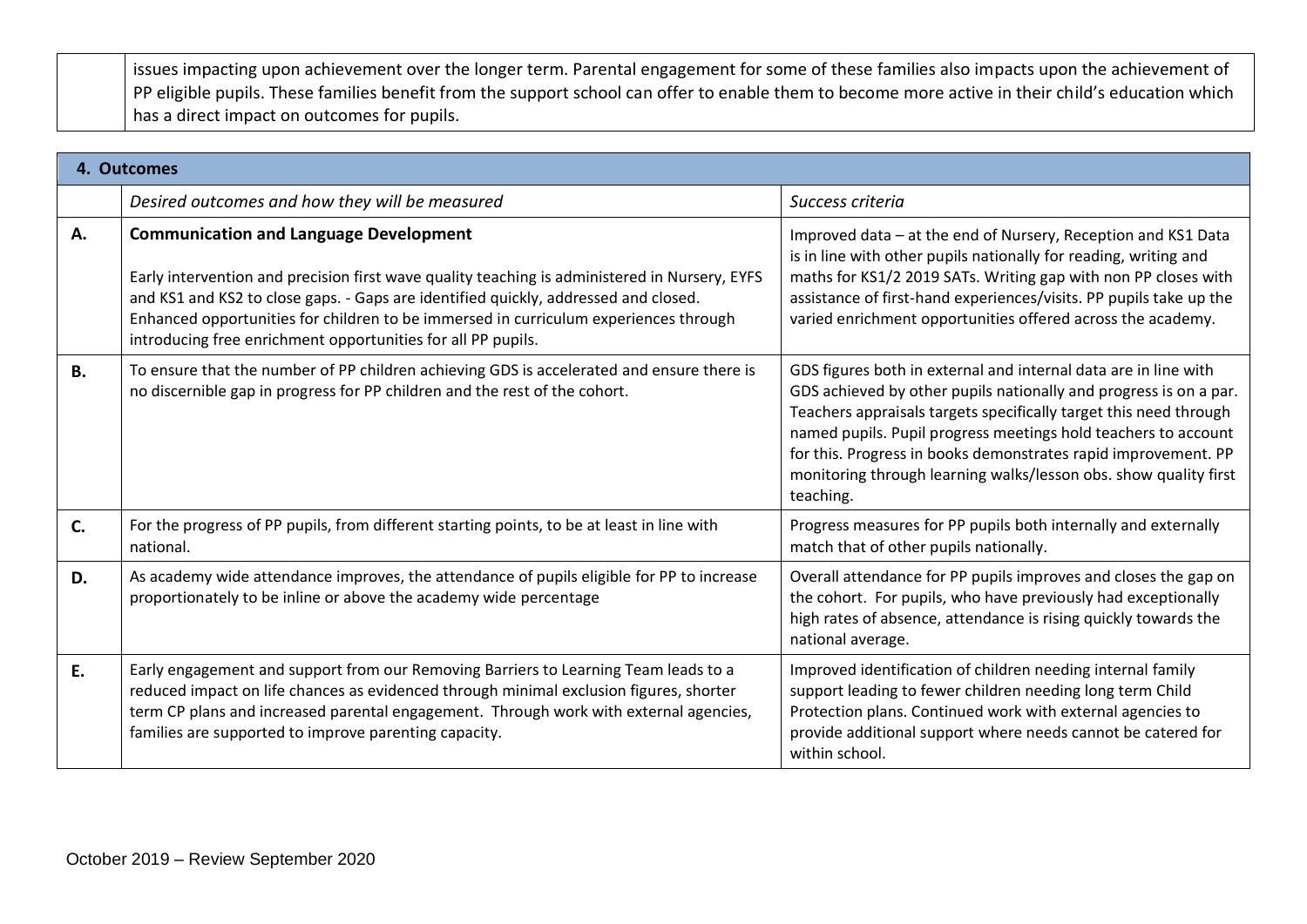| 5. Planned expenditure                           |                                                                                                                                                                                                                                                                                                                                                                                                                                                                                                                                                                                                                                                                                                                                                                                                                                                                                                                                                                                                                                                                                                           |                                                                                                                                                                                                                                                                                                                                                                              |                                                                                                                                                                                                                                                                                                            |                                                                              |                                                |
|--------------------------------------------------|-----------------------------------------------------------------------------------------------------------------------------------------------------------------------------------------------------------------------------------------------------------------------------------------------------------------------------------------------------------------------------------------------------------------------------------------------------------------------------------------------------------------------------------------------------------------------------------------------------------------------------------------------------------------------------------------------------------------------------------------------------------------------------------------------------------------------------------------------------------------------------------------------------------------------------------------------------------------------------------------------------------------------------------------------------------------------------------------------------------|------------------------------------------------------------------------------------------------------------------------------------------------------------------------------------------------------------------------------------------------------------------------------------------------------------------------------------------------------------------------------|------------------------------------------------------------------------------------------------------------------------------------------------------------------------------------------------------------------------------------------------------------------------------------------------------------|------------------------------------------------------------------------------|------------------------------------------------|
| Academic year                                    | 2019/20                                                                                                                                                                                                                                                                                                                                                                                                                                                                                                                                                                                                                                                                                                                                                                                                                                                                                                                                                                                                                                                                                                   |                                                                                                                                                                                                                                                                                                                                                                              |                                                                                                                                                                                                                                                                                                            |                                                                              |                                                |
| i. Quality of teaching for all                   |                                                                                                                                                                                                                                                                                                                                                                                                                                                                                                                                                                                                                                                                                                                                                                                                                                                                                                                                                                                                                                                                                                           |                                                                                                                                                                                                                                                                                                                                                                              |                                                                                                                                                                                                                                                                                                            |                                                                              |                                                |
| <b>Desired outcome</b>                           | Chosen action / approach                                                                                                                                                                                                                                                                                                                                                                                                                                                                                                                                                                                                                                                                                                                                                                                                                                                                                                                                                                                                                                                                                  | What is the evidence and<br>rationale for this choice?                                                                                                                                                                                                                                                                                                                       | How will you ensure it is<br>implemented well?                                                                                                                                                                                                                                                             | <b>Staff lead</b>                                                            | When will<br>you review<br>implementat<br>ion? |
| A - Communication<br>and Language<br>Development | Early language development and real life<br>experiences will be enhanced through the EYFS<br>provision and use of the outdoor facilities. Adults<br>are astutely trained to promote rich language<br>experiences and staffing levels allow for<br>personalised provision where necessary.<br>Subsidised after school clubs will provide pupils<br>with enhanced life chances which they would<br>otherwise be unable to attend. These will focus<br>upon developing pupils' social skills and<br>communication.<br>School facilities are provided for use to local<br>community groups at a nominal rate. These<br>include: Madrasa classes, Indian Education, Divine<br>Youth.<br>Development of outdoor junior provision and roles<br>to provide pupils with opportunities to contribute<br>to the school community and build communication<br>skills alongside strengthening character.<br>Staffing structure and ratio in the EYFS is higher<br>than the rest of the academy to ensure ample<br>opportunities to provide language opportunities.<br>Through committing to character education, ensure | Maximising the<br>opportunities within the<br>school days for children to<br>develop their spoken<br>English will enable them to<br>access the wider<br>curriculum.<br>Provision implemented,<br>demonstrated<br>improvements in<br>confidence and application.<br>Developing the character<br>of the whole child supports<br>social functioning and<br>academic performance | Boxall profiles will show<br>increased percentiles for<br>identified pupils<br>Accountability of varying<br>stakeholders<br>Individual tracking data<br>for each child shared<br>with class teacher<br>Be an interwoven theme<br>across SIP which is<br>reviewed by Local<br>Academy Council and<br>Trust. | Principal<br>Pastoral<br>Support<br>Lead<br><b>EVC</b><br><b>EYFS leader</b> | Jan 2020<br>&<br>Sep 2020                      |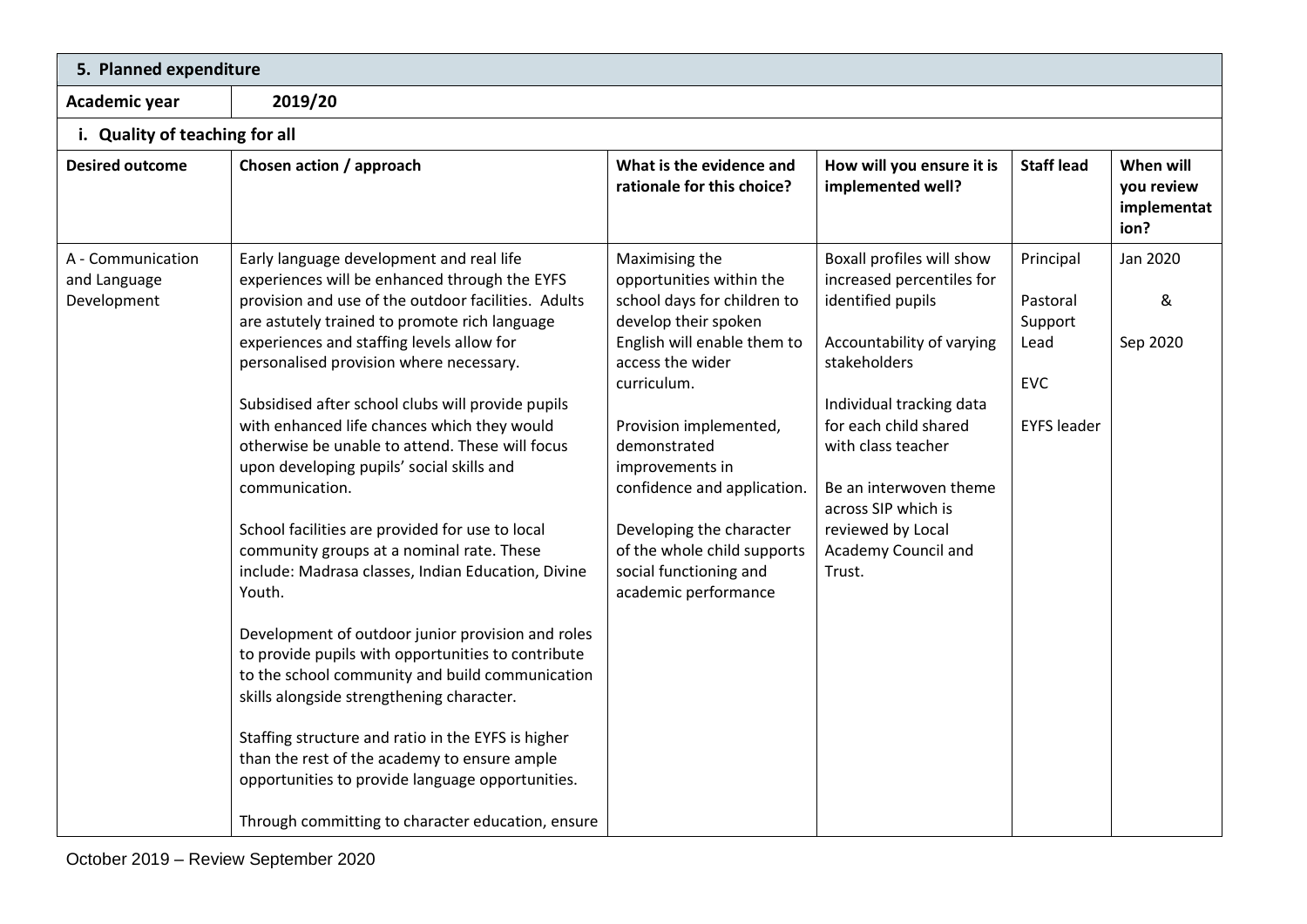| that pupils develop a well-grounded and conscious<br>understanding of their strengths and areas for<br>development.                                                          |  |  |
|------------------------------------------------------------------------------------------------------------------------------------------------------------------------------|--|--|
| Year 6 residential will be subsidised for all PP pupils<br>with opportunities to work outside of their comfort<br>zone in a safe environment.                                |  |  |
| School visits will be 50% subsidised to all pupils and<br>100% subsidised for PP pupils so to reduce pupils'<br>likelihood of being disadvantaged by their<br>circumstances. |  |  |
| Whole school events and productions will<br>encourage the children to build spoken literacy<br>skills through performance (Diwali, Eid, Navratri)                            |  |  |
| Embed new Novel Led Curriculum which exposes<br>children to high quality and inspiring texts.                                                                                |  |  |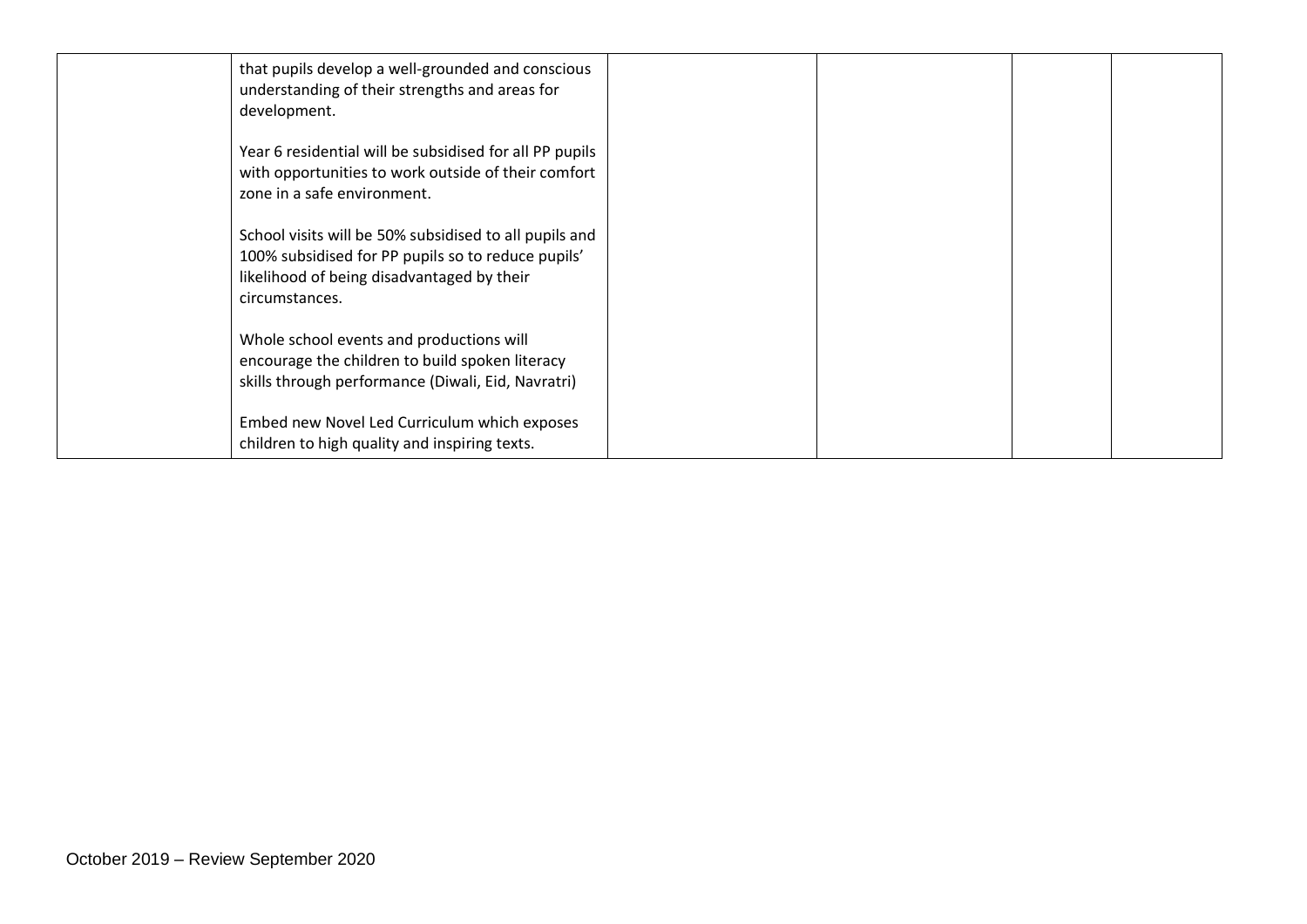| writers which is devised to fit the context of our<br>ensure there is no<br>to peer support to<br>observations/learning<br>Leader<br>Sep 2020<br>walks/work scrutiny<br>discernible gap in<br>improve Quality First<br>school.<br>progress for PP<br>Teaching and the<br>Principal<br>children and the rest<br>deployment of support<br>Sourcing and establishment of cross Trust working<br>staff.<br>of the cohort.<br>parties and year group support.<br>Performance management will empower staff to<br>actively find areas for development<br>Highly skilled subject leaders will effectively deploy<br>support to improve the capacity of teachers to<br>meet highest attaining pupils' needs through<br>building consistency of White Rose Resources and<br>problem solving. The development of the APE<br>approach will further promote reasoning.<br>Improved data tracking and analysis will enable<br>interventions to be deployed effectively.<br>feedback on performance of sub-groups. Data<br>tracking will allow for intervention and focus to be<br>directed accordingly to raise expectations.<br>Peer observations and mentoring to further QFT<br>and NQT provision. |  |
|------------------------------------------------------------------------------------------------------------------------------------------------------------------------------------------------------------------------------------------------------------------------------------------------------------------------------------------------------------------------------------------------------------------------------------------------------------------------------------------------------------------------------------------------------------------------------------------------------------------------------------------------------------------------------------------------------------------------------------------------------------------------------------------------------------------------------------------------------------------------------------------------------------------------------------------------------------------------------------------------------------------------------------------------------------------------------------------------------------------------------------------------------------------------------------------|--|
|                                                                                                                                                                                                                                                                                                                                                                                                                                                                                                                                                                                                                                                                                                                                                                                                                                                                                                                                                                                                                                                                                                                                                                                          |  |
| Total budgeted cost   £46,500                                                                                                                                                                                                                                                                                                                                                                                                                                                                                                                                                                                                                                                                                                                                                                                                                                                                                                                                                                                                                                                                                                                                                            |  |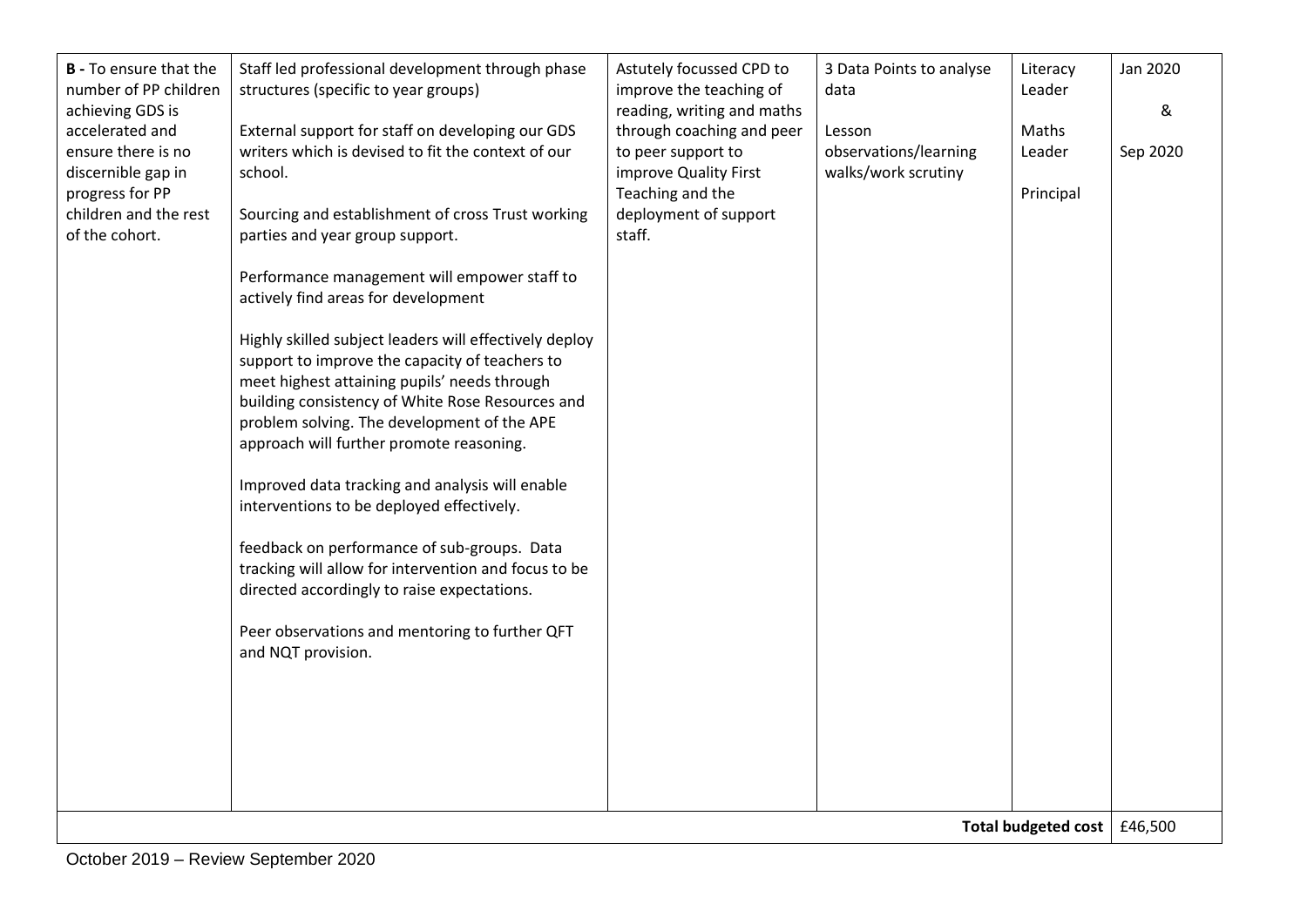| ii. Targeted support                                                                                                 |                                                                                                                                                                                                                                                                                                                                                                                                                                                                                                                                                                                                               |                                                                                                                                                                                                                                                                                |                                                                                                                                                                                                                                                                                  |                                                                           |                                                |
|----------------------------------------------------------------------------------------------------------------------|---------------------------------------------------------------------------------------------------------------------------------------------------------------------------------------------------------------------------------------------------------------------------------------------------------------------------------------------------------------------------------------------------------------------------------------------------------------------------------------------------------------------------------------------------------------------------------------------------------------|--------------------------------------------------------------------------------------------------------------------------------------------------------------------------------------------------------------------------------------------------------------------------------|----------------------------------------------------------------------------------------------------------------------------------------------------------------------------------------------------------------------------------------------------------------------------------|---------------------------------------------------------------------------|------------------------------------------------|
| <b>Desired outcome</b>                                                                                               | Chosen action/approach                                                                                                                                                                                                                                                                                                                                                                                                                                                                                                                                                                                        | What is the evidence and<br>rationale for this choice?                                                                                                                                                                                                                         | How will you ensure it is<br>implemented well?                                                                                                                                                                                                                                   | <b>Staff lead</b>                                                         | When will<br>you review<br>implementat<br>ion? |
| C - For the progress of<br>PP pupils, from<br>different starting<br>points, to be at least<br>in line with national. | Deployment of additional teacher time to focus<br>on PP pupils across the academy and in Year 6 to<br>decrease class size and provide bespoke provision<br>(RR & NK)<br>NQT and RQT release time; alongside additional<br>release time for assistant principal to coach and<br>mentor.<br>Phase structure and interventions to focus upon<br>identified sub groups of PP pupils in order to<br>ensure personalised and focused interventions;<br>particularly boys.<br>Specialist and bespoke training for teaching<br>assistants to provide BRWP, maths interventions<br>and EAL support across the juniors. | Focussed and personalised<br>CPD through coaching and<br>peer to peer support is a<br>proven method to improve<br>quality First Teaching.<br>Focussed interventions from<br>highly trained members of<br>staff to ensure that pupils<br>make better than expected<br>progress. | 3 Data Points to analyse<br>progress and attainment<br>data<br><b>Pupil Progress meetings</b><br>Challenge Partner Review<br>February 2020<br><b>TMET Academy</b><br>Improvement Forum<br>Lesson<br>observations/learning<br>walks/work scrutiny by<br>maths/English specialists | Principal<br>Vice<br>Principal/P<br>hase<br>leaders<br>Subject<br>leaders | Jan 2020<br>&<br>Sep 2020                      |
| Total budgeted cost   £39,000                                                                                        |                                                                                                                                                                                                                                                                                                                                                                                                                                                                                                                                                                                                               |                                                                                                                                                                                                                                                                                |                                                                                                                                                                                                                                                                                  |                                                                           |                                                |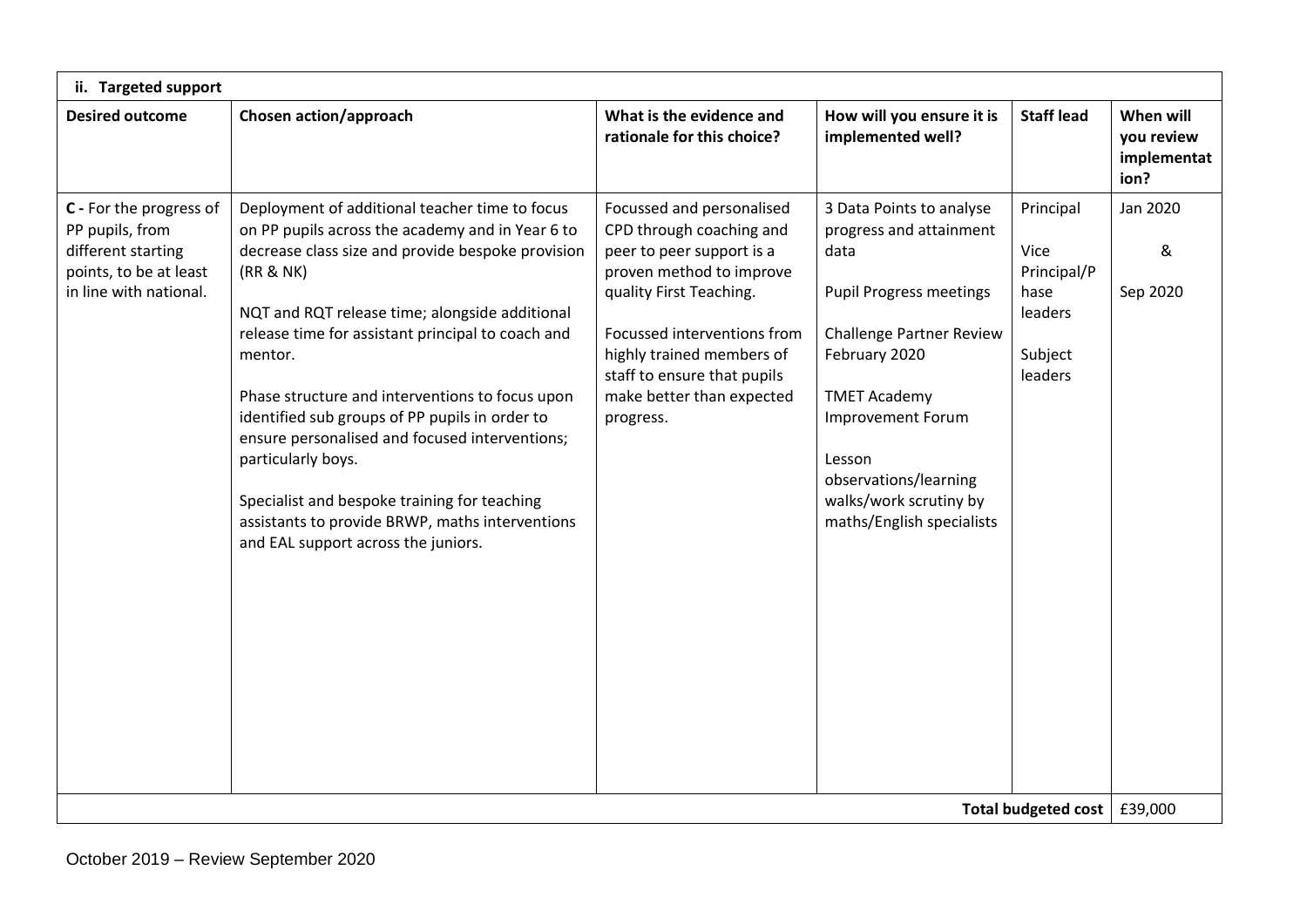| E - Early engagement                                                             | Pastoral Support Lead                                                                                                                                                                                                                                                    | Families that receive help                                                    | Termly RB2L meetings                    | Principal        | Jan 2020 |
|----------------------------------------------------------------------------------|--------------------------------------------------------------------------------------------------------------------------------------------------------------------------------------------------------------------------------------------------------------------------|-------------------------------------------------------------------------------|-----------------------------------------|------------------|----------|
| and support from our<br>Removing Barriers to                                     | Removing Barriers to Learning Team aims to                                                                                                                                                                                                                               | and support prior to a crisis<br>point are more able to cope                  | Ongoing CPD through                     | <b>SENCO</b>     | &        |
| Learning Team leads<br>to a reduced impact<br>on life chances as                 | empower pupils and parents/carers to make<br>positive changes in their lives for the wellbeing of<br>the entire family.                                                                                                                                                  | with the many challenges<br>that some families face -<br>housing, drug abuse, | external training offered<br>by LCC.    | <b>RB2L Team</b> | Sep 2020 |
| evidenced through<br>minimal exclusion<br>figures, shorter term                  | We build 'non-judgemental' relationships with<br>families to ensure we get the best out of                                                                                                                                                                               | parenting, etc.<br>Pupils who have strength of                                | Attend DSL forum three<br>times a year. |                  |          |
| CP plans and<br>increased parental                                               | everyone and that their voices are heard.                                                                                                                                                                                                                                | character and are resilient to<br>failure are more likely to                  | Multi agency information<br>sharing.    |                  |          |
| engagement.<br>Through work with<br>external agencies,<br>families are supported | We support parents / carers with housing, Visa<br>and school applications, write reports for medical<br>appointments, signpost to debt management<br>agencies and charity support.                                                                                       | succeed.                                                                      | Bi-annual joint planning<br>meeting     |                  |          |
| to improve parenting<br>capacity.                                                | We offer pupils in house support in regard to<br>bereavement counselling, friendship concerns<br>and conflict resolution.                                                                                                                                                |                                                                               |                                         |                  |          |
|                                                                                  | Through effective liaison with external agencies,<br>we source and ensure pupils receive specific<br>support/interventions to meet their individualised<br>needs which are often funded by the academy<br>(play therapy, Relate Counselling, SEMH advice<br>and support) |                                                                               |                                         |                  |          |
|                                                                                  | Offer tools for parents / carers to improve<br>routines and boundaries at home.                                                                                                                                                                                          |                                                                               |                                         |                  |          |
|                                                                                  |                                                                                                                                                                                                                                                                          |                                                                               |                                         |                  |          |
|                                                                                  |                                                                                                                                                                                                                                                                          |                                                                               |                                         |                  |          |
|                                                                                  |                                                                                                                                                                                                                                                                          |                                                                               |                                         |                  |          |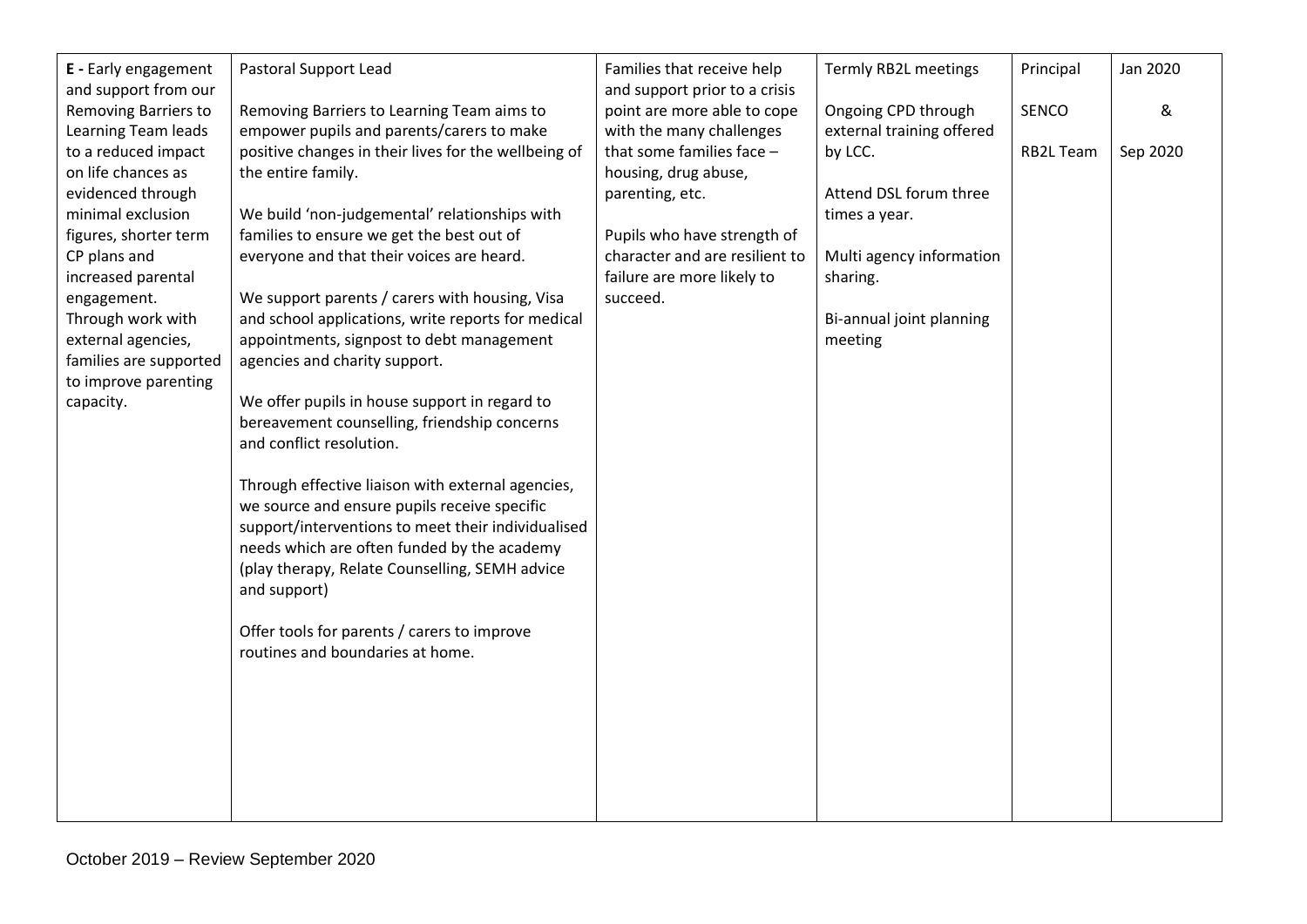| <b>E</b> - Early engagement<br>and support from our<br>Removing Barriers to<br>Learning Team leads | Offer parenting workshops through liaison with<br>Family Learning Service to best support pupils<br>development. |  |  |
|----------------------------------------------------------------------------------------------------|------------------------------------------------------------------------------------------------------------------|--|--|
| to a reduced impact                                                                                | Strengthen character of pupils to build positive                                                                 |  |  |
| on life chances as                                                                                 | outlook and resilience to failure through                                                                        |  |  |
| evidenced through<br>falling exclusion                                                             | continuing to develop Route 2 Resilience<br>approach and sharing with other city schools to                      |  |  |
| figures, shorter term                                                                              | support pupils across the city.                                                                                  |  |  |
| CP plans and                                                                                       |                                                                                                                  |  |  |
| increased parental                                                                                 | Access additional support, advice and workshops                                                                  |  |  |
| engagement                                                                                         | through Special Needs Learning Service.                                                                          |  |  |
|                                                                                                    | Work closely with and deploy staff to support<br>transition between schools.                                     |  |  |
|                                                                                                    |                                                                                                                  |  |  |
|                                                                                                    |                                                                                                                  |  |  |
|                                                                                                    |                                                                                                                  |  |  |
|                                                                                                    |                                                                                                                  |  |  |
|                                                                                                    |                                                                                                                  |  |  |

| ัก1<br>. DINGATAR<br>nc |  |
|-------------------------|--|
|-------------------------|--|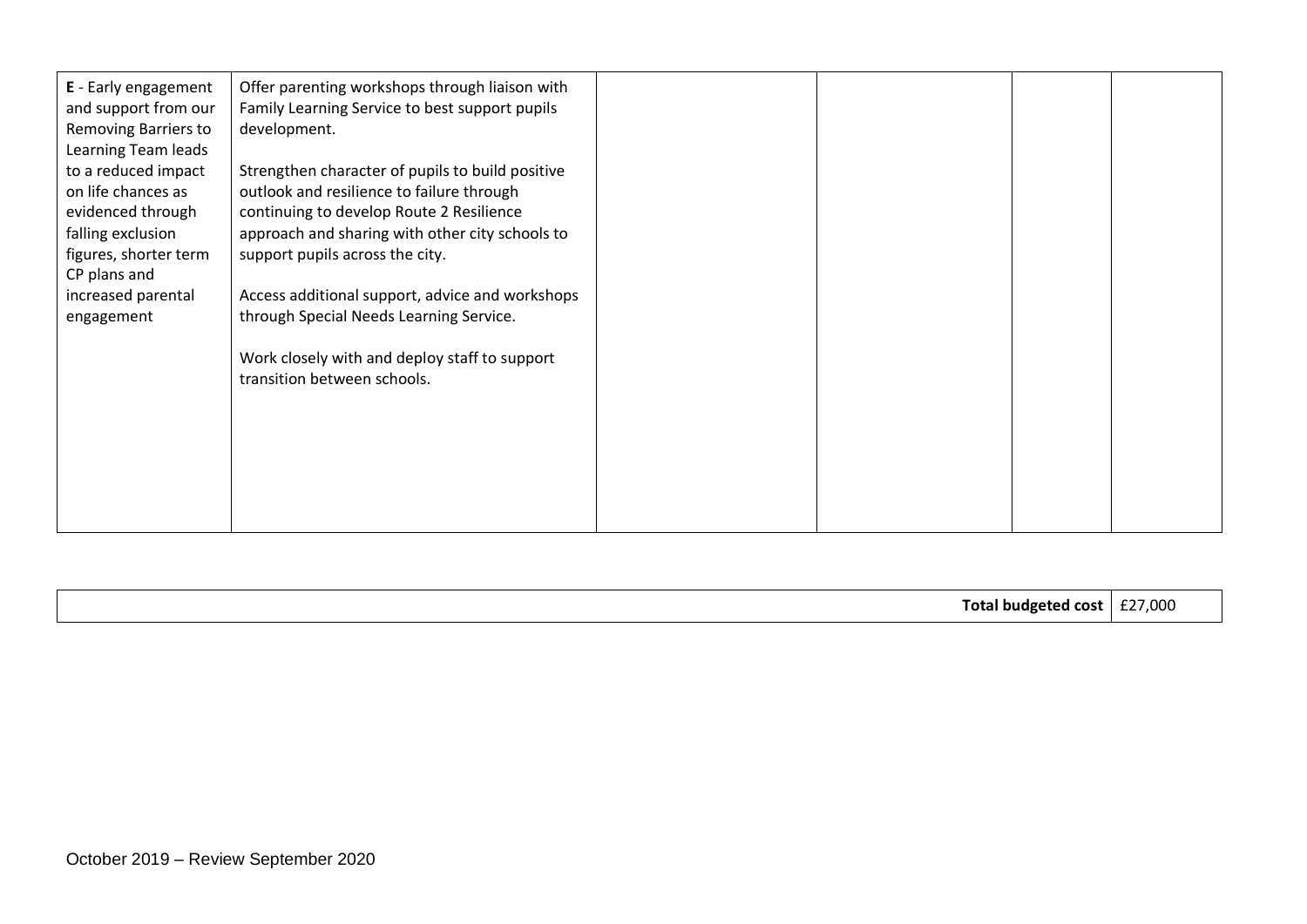| iii. Other approaches                                                                                                                                                                     |                                                                                                                                                                                                                                                                                                                                                                                                                                                                                                                                                      |                                                                                                                                                                                       |                                                                                                                                                                                                                                                                                                                                                      |                             |                                                |  |
|-------------------------------------------------------------------------------------------------------------------------------------------------------------------------------------------|------------------------------------------------------------------------------------------------------------------------------------------------------------------------------------------------------------------------------------------------------------------------------------------------------------------------------------------------------------------------------------------------------------------------------------------------------------------------------------------------------------------------------------------------------|---------------------------------------------------------------------------------------------------------------------------------------------------------------------------------------|------------------------------------------------------------------------------------------------------------------------------------------------------------------------------------------------------------------------------------------------------------------------------------------------------------------------------------------------------|-----------------------------|------------------------------------------------|--|
| <b>Desired outcome</b>                                                                                                                                                                    | Chosen action/approach                                                                                                                                                                                                                                                                                                                                                                                                                                                                                                                               | What is the evidence and<br>rationale for this choice?                                                                                                                                | How will you ensure it is<br>implemented well?                                                                                                                                                                                                                                                                                                       | <b>Staff lead</b>           | When will<br>you review<br>implement<br>ation? |  |
| D:<br>As academy wide<br>attendance improves,<br>the attendance of<br>pupils eligible for PP<br>to increase<br>proportionately to be<br>inline or above the<br>academy wide<br>percentage | Half-termly analysis of attendance data and<br>identification of vulnerable pupils and those<br>identified as Persistent Absentees.<br>First day response provision to aid pupils in<br>coming to school; establishing positive routines<br>and supporting vulnerable families in the<br>mornings to assist in getting children to school<br>Attendance incentives to motivate and sustain<br>improvements.<br>Buy-back into Education Welfare Service<br>provision.<br>Establish Cross Trust network and working party<br>to focus upon Attendance. | We can't improve<br>attainment for children if<br>they aren't actually<br>attending school. NfER<br>briefing for school leaders<br>identifies addressing<br>attendance as a key step. | Termly RB2L meetings<br>where attendance is<br>discussed.<br>Dissemination of relevant<br>information to those best<br>placed to offer support<br>(Pastoral Support Lead,<br>class teachers, School<br>Nurse, etc.).<br>All phase leaders will<br>collaborate to ensure new<br>provision and standard<br>school processes work<br>smoothly together. | Pastoral<br>Support<br>Lead | Jan 2020<br>&<br>Sep 2020                      |  |
|                                                                                                                                                                                           |                                                                                                                                                                                                                                                                                                                                                                                                                                                                                                                                                      |                                                                                                                                                                                       | Coaching & mentoring<br>offered to Attendance &<br>Welfare Officer by<br>Principal.                                                                                                                                                                                                                                                                  |                             |                                                |  |
| <b>Total budgeted cost</b>                                                                                                                                                                |                                                                                                                                                                                                                                                                                                                                                                                                                                                                                                                                                      |                                                                                                                                                                                       |                                                                                                                                                                                                                                                                                                                                                      |                             | £32,000                                        |  |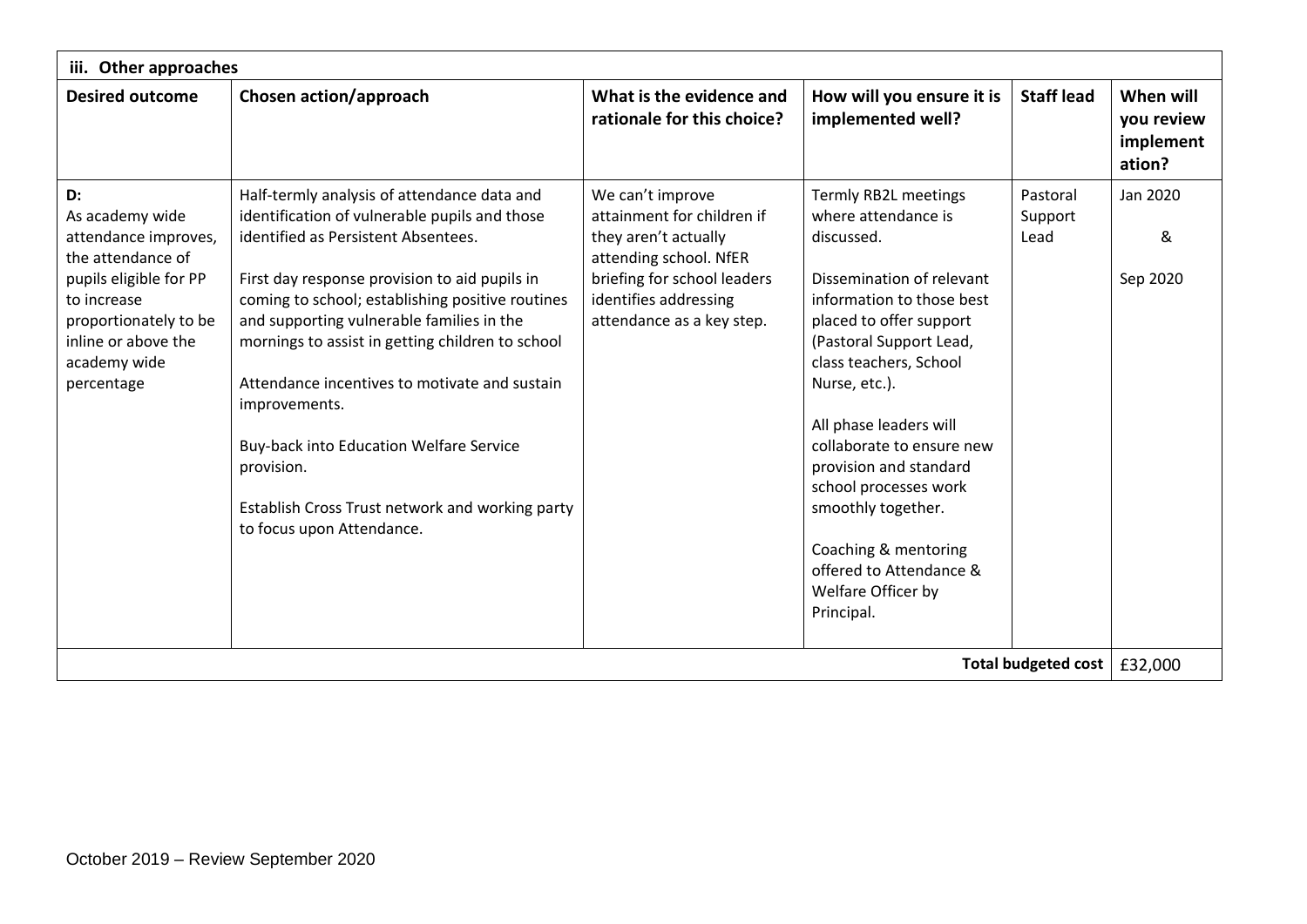| 6. Review of expenditure - Review of 2019 - 2020 |                                                                                                                                                                                                                                                                                           |                                                                                                                                                                                                                      |                                                                                                                                                                                                         |
|--------------------------------------------------|-------------------------------------------------------------------------------------------------------------------------------------------------------------------------------------------------------------------------------------------------------------------------------------------|----------------------------------------------------------------------------------------------------------------------------------------------------------------------------------------------------------------------|---------------------------------------------------------------------------------------------------------------------------------------------------------------------------------------------------------|
| <b>Previous Academic Year</b>                    |                                                                                                                                                                                                                                                                                           | 2019/20                                                                                                                                                                                                              |                                                                                                                                                                                                         |
| i. Quality of teaching for all                   |                                                                                                                                                                                                                                                                                           |                                                                                                                                                                                                                      |                                                                                                                                                                                                         |
| <b>Desired outcome</b>                           | Chosen action / approach                                                                                                                                                                                                                                                                  | <b>Review of impact</b>                                                                                                                                                                                              | <b>Lessons learned</b>                                                                                                                                                                                  |
| A - Communication<br>and Language<br>Development | Early language development and real-life<br>experiences will be enhanced through the EYFS<br>provision and use of the outdoor facilities. Adults<br>are astutely trained to promote rich language<br>experiences and staffing levels allow for<br>personalised provision where necessary. | Investment and development of the EYFS<br>provision led to an enriched curriculum offer<br>which provided experiences to enhance progress<br>in academic, social and emotional development<br>(Expenditure of £4208) | Further development and utilization of<br>the wider school grounds will further<br>promote language and<br>communication - spinney/edible<br>playground                                                 |
|                                                  | Subsidised after school clubs will provide pupils<br>with enhanced life chances which they would<br>otherwise be unable to attend. These will focus<br>upon developing pupils' social skills and<br>communication.                                                                        | To enrich the curriculum and provide<br>experiences to enhance progress in academic,<br>social and emotional development. (Expenditure<br>of £3621)                                                                  | Significant funding will be set aside to<br>provide enrichment opportunities for<br>pupils in order to promote cultural<br>capital in the Arts (appointment of<br>music teacher, in school enrichment). |
|                                                  | School facilities are provided for use to local<br>community groups at a nominal rate. These<br>include: Madrasa classes, Indian Education, Divine<br>Youth.                                                                                                                              | Lettings were ceased in March due to the<br>National Lockdown.                                                                                                                                                       | Lettings will not recommence until we<br>know it is safe to do so.                                                                                                                                      |
|                                                  | Development of outdoor junior provision and roles<br>to provide pupils with opportunities to contribute<br>to the school community and build communication<br>skills alongside strengthening character.                                                                                   | Children developed 6Rs and character muscles<br>through taking on leadership responsibilities for<br>peers.                                                                                                          | The school grounds will be developed<br>to promote rich language acquisition.                                                                                                                           |
|                                                  | Staffing structure and ratio in the EYFS is higher<br>than the rest of the academy to ensure ample<br>opportunities to provide language opportunities.                                                                                                                                    | Appointment of additional EYFS teaching<br>assistant (HK) facilitated greater opportunities<br>for language development within the early years.<br>This had a positive impact on the communication                   | Higher levels of staffing within the<br>EYFS will continue to be prioritised<br>next year to support early language<br>development.                                                                     |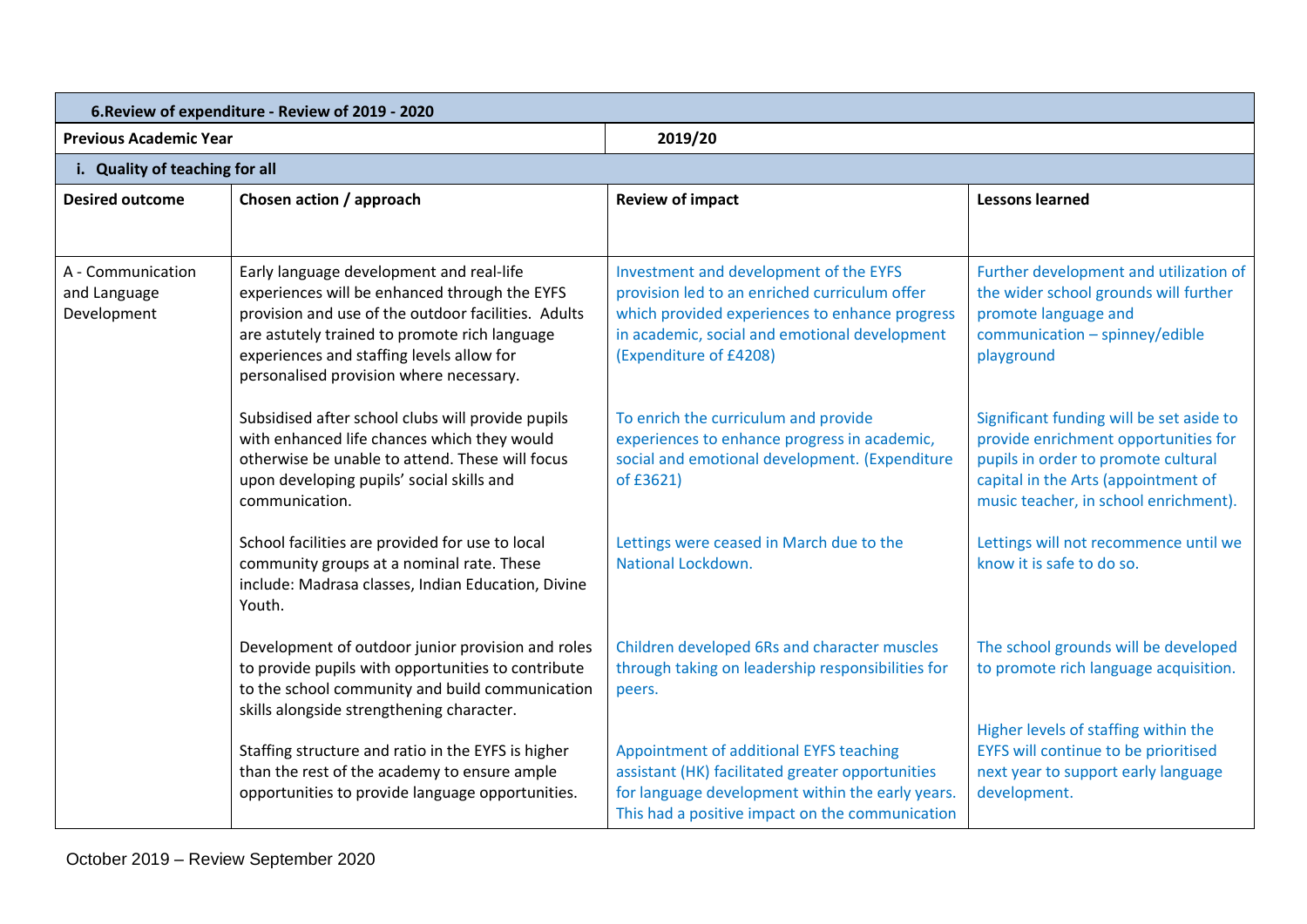| Through committing to character education, ensure<br>that pupils develop a well-grounded and conscious<br>understanding of their strengths and areas for<br>development.     | and language prior to lockdown (Expenditure of<br>£15,018)                                                                                                                                                                                                                                                                             |                                                                                                                                                           |
|------------------------------------------------------------------------------------------------------------------------------------------------------------------------------|----------------------------------------------------------------------------------------------------------------------------------------------------------------------------------------------------------------------------------------------------------------------------------------------------------------------------------------|-----------------------------------------------------------------------------------------------------------------------------------------------------------|
| Year 6 residential will be subsidised for all PP pupils<br>with opportunities to work outside of their comfort<br>zone in a safe environment.                                | Unable to go ahead due to COVID-19                                                                                                                                                                                                                                                                                                     |                                                                                                                                                           |
| School visits will be 50% subsidised to all pupils and<br>100% subsidised for PP pupils so to reduce pupils'<br>likelihood of being disadvantaged by their<br>circumstances. | Fully subsidised educational visits provided pupils<br>with additional enrichment opportunities to<br>develop cultural capital (Expenditure to £3172)                                                                                                                                                                                  | Opportunities afforded to the children<br>had a positive impact upon academic,<br>social and emotional development.<br>Unfortunately, due to COVID-19     |
| Whole school events and productions will<br>encourage the children to build spoken literacy<br>skills through performance (Diwali, Eid, Navratri)                            | Navratri, Diwali and Christmas performances<br>provided pupils will opportunities to develop<br>oracy.                                                                                                                                                                                                                                 | lockdown, some year groups were<br>unable to participate in events as<br>planned. In preparation for next year,<br>events will move to a digital platform |
| Embed new Novel Led Curriculum which exposes<br>children to high quality and inspiring texts.                                                                                | Further investment in high quality novels and<br>exposure to literature for PP pupils; provision of<br>books. To ensure that there are no barriers to<br>DA children accessing the full range of learning<br>that the curriculum offers; particularly those that<br>enhance standards in Reading and Writing.<br>(Expenditure of £519) | to ensure continuity.                                                                                                                                     |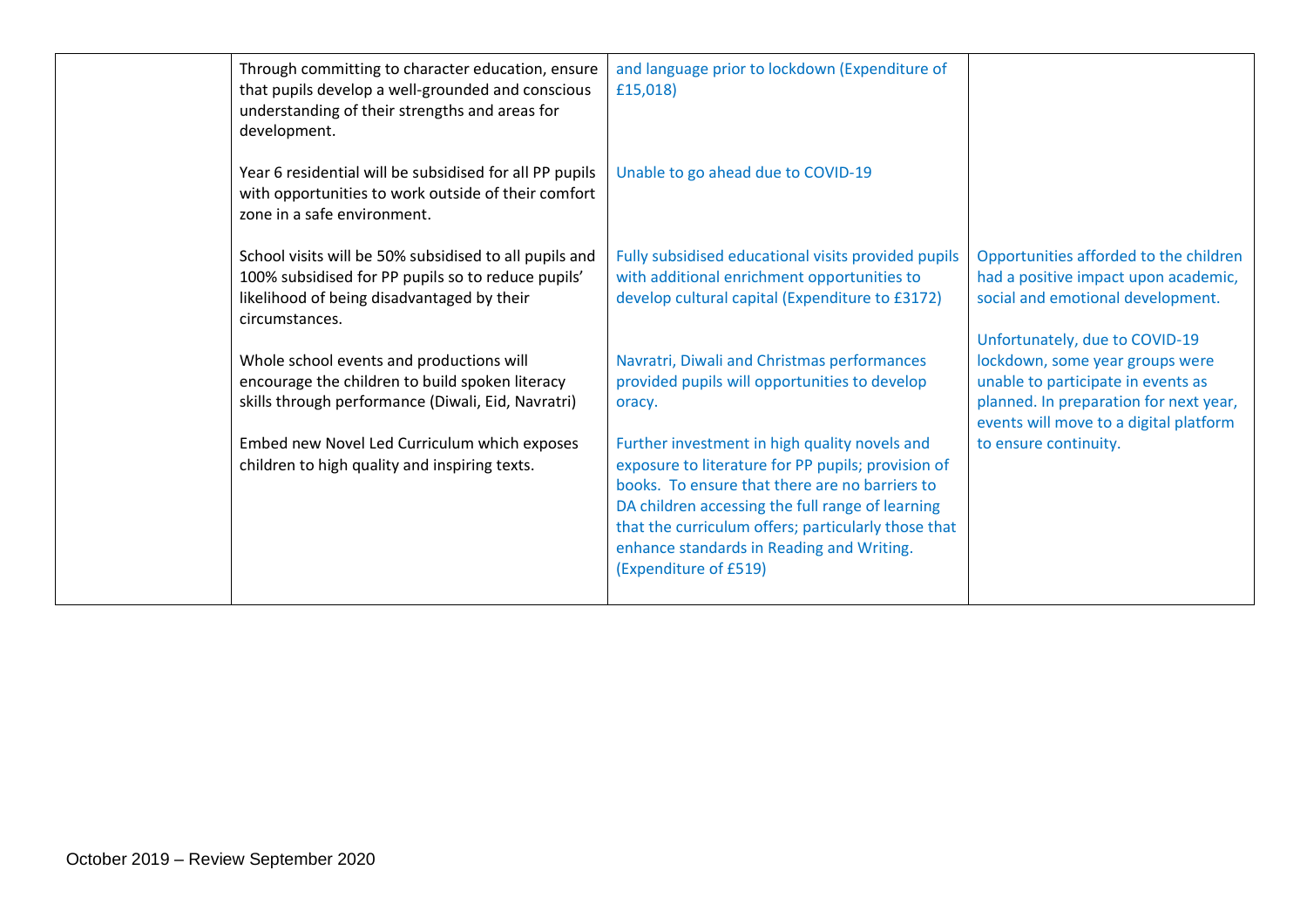| <b>B</b> - To ensure that the | Staff led professional development through phase       | For children in years 5 & 6, additional staffing   | Additional staff will once again be    |
|-------------------------------|--------------------------------------------------------|----------------------------------------------------|----------------------------------------|
| number of PP children         | structures (specific to year groups)                   | were deployed to support and provide bespoke       | deployed to key year groups and be     |
| achieving GDS is              |                                                        | provision through interventions and smaller class  | funded through a mix of Pupil          |
| accelerated and               | External support for staff on developing our GDS       | sizes                                              | <b>Premium Funding and Catch up</b>    |
| ensure there is no            | writers which is devised to fit the context of our     | $HA - 3$ days a week (£18,056)<br>$\bullet$        | Premium funding depending upon the     |
| discernible gap in            | school.                                                | $ZE - 5$ days a week $(E17,540)$                   | purpose and intended outcomes.         |
| progress for PP               |                                                        | This resulted in an increase in the percentage of  |                                        |
| children and the rest         | Sourcing and establishment of cross Trust working      | pupils predicted to achieve GDS prior to the       | Additional TAs will be employed on a   |
| of the cohort.                | parties and year group support.                        | national and extended local lockdown               | temporary basis to focus on reducing   |
|                               |                                                        |                                                    | group sizes so to provide more         |
|                               | Performance management will empower staff to           | Providing additional time for coaching and         | tailored support to pupils.            |
|                               | actively find areas for development                    | additional professional development in order to    |                                        |
|                               |                                                        | meet the individual needs of vulnerable pupils,    | Appointment of internal HLTAs and      |
|                               | Highly skilled subject leaders will effectively deploy | ensuring enough time for maths and English         | paying up of existing TAs will release |
|                               | support to improve the capacity of teachers to         | leads to develop and support colleagues to in      | subject leaders to work alongside less |
|                               | meet highest attaining pupils' needs through           | delivery of QFT and targeting specific groups of   | confident and less experienced         |
|                               | building consistency of White Rose Resources and       | children (Expenditure £1800)                       | colleagues.                            |
|                               | problem solving. The development of the APE            |                                                    |                                        |
|                               | approach will further promote reasoning.               | Accurate monitoring and analysis of pupil          | We will continue to utilize existing   |
|                               |                                                        | progress to enable interventions to be deployed    | assessments alongside seeking new      |
|                               | Improved data tracking and analysis will enable        | (Expenditure of £1827). Alongside this additional  | assessments to provide specific data   |
|                               | interventions to be deployed effectively.              | capacity sought to provide monitoring and          | around PP pupils progress and          |
|                               |                                                        | analysis of pupil progress to enable interventions | tracking.                              |
|                               | Feedback on performance of sub-groups. Data            | to be deployed most effectively (£600)             |                                        |
|                               | tracking will allow for intervention and focus to be   |                                                    |                                        |
|                               | directed accordingly to raise expectations.            | Focused CPD and release time to improve maths      |                                        |
|                               |                                                        | and writing teaching, through attendance at        |                                        |
|                               | Peer observations and mentoring to further QFT         | courses and dissemination to colleagues through    |                                        |
|                               | and NQT provision.                                     | coaching to improve quality first teaching         |                                        |
|                               |                                                        | (Expenditure of £1400)                             |                                        |
|                               |                                                        |                                                    |                                        |
|                               |                                                        |                                                    |                                        |
|                               |                                                        |                                                    |                                        |
|                               |                                                        |                                                    |                                        |
|                               |                                                        |                                                    |                                        |
|                               |                                                        |                                                    |                                        |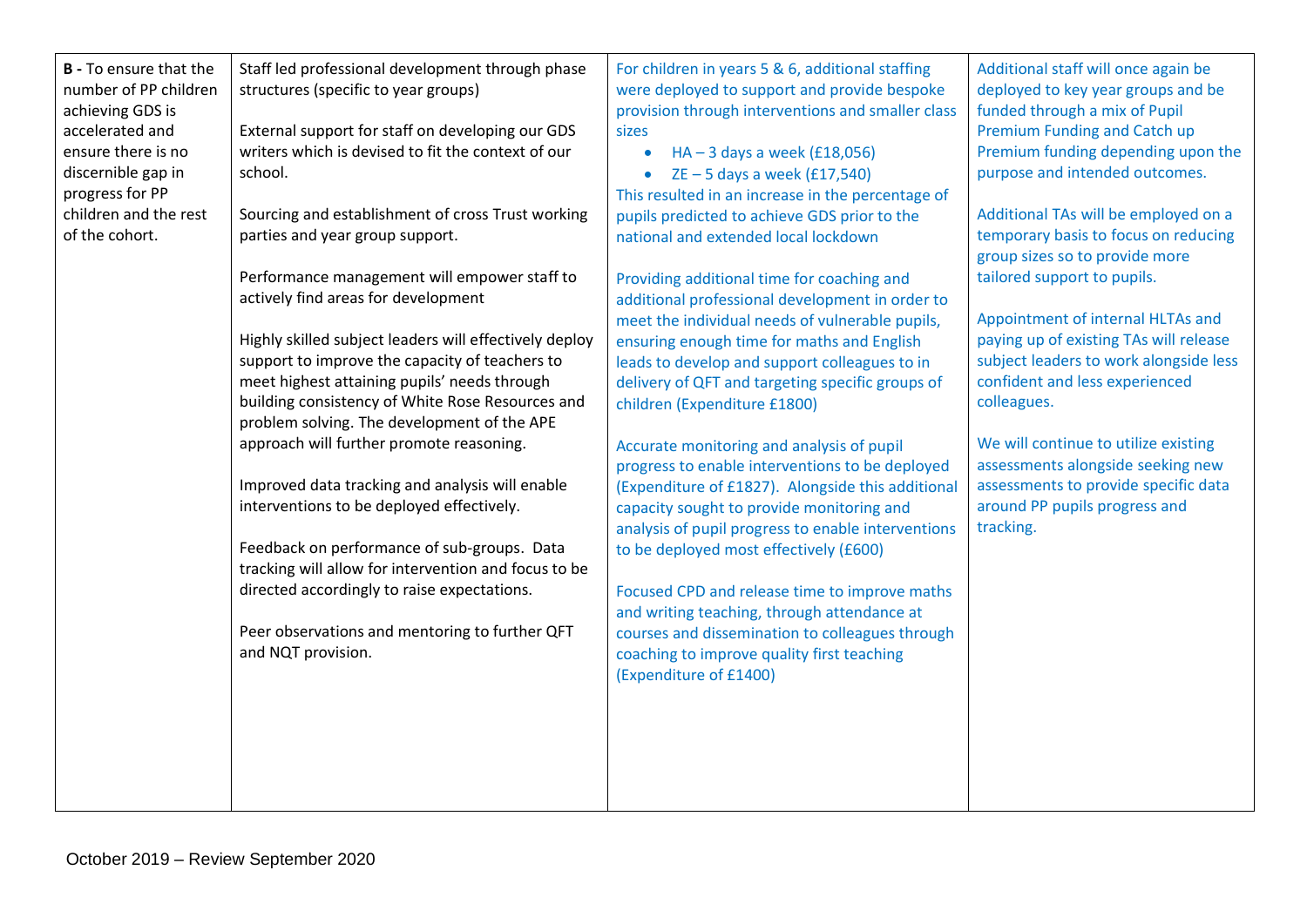#### **i. Targeted support**

| <b>Desired outcome</b>                                                                                               | Chosen action/approach                                                                                                                                                                                                                                                      | <b>Review of impact</b>                                                                                                                                                                                                                                                                                                                                  | <b>Lessons learned</b>                                                                                                                                                                                           |
|----------------------------------------------------------------------------------------------------------------------|-----------------------------------------------------------------------------------------------------------------------------------------------------------------------------------------------------------------------------------------------------------------------------|----------------------------------------------------------------------------------------------------------------------------------------------------------------------------------------------------------------------------------------------------------------------------------------------------------------------------------------------------------|------------------------------------------------------------------------------------------------------------------------------------------------------------------------------------------------------------------|
|                                                                                                                      |                                                                                                                                                                                                                                                                             |                                                                                                                                                                                                                                                                                                                                                          |                                                                                                                                                                                                                  |
| C - For the progress of<br>PP pupils, from<br>different starting<br>points, to be at least<br>in line with national. | Deployment of additional teacher time to focus on<br>PP pupils across the academy and in Year 6 to<br>decrease class size and provide bespoke provision<br>(RR & NK)<br>NQT and RQT release time; alongside additional<br>release time for assistant principal to coach and | Upon a return from maternity leave, RR was<br>deployed to work alongside small groups of<br>pupils to accelerate the progress of identified<br>pupils by reducing class sizes. NK was used to<br>back fill a class in order to release SA time to<br>work alongside identified pupils in Years 5 & 6 to<br>provide acceleration. Both were halted due to | Smaller groups sizes proved effective<br>in targeting pupils requiring<br>acceleration. Additional colleagues<br>will be deployed to the Year 5 & 6<br>bubbles where data indicates the<br>greatest gap.         |
|                                                                                                                      | mentor.<br>Phase structure and interventions to focus upon<br>identified sub groups of PP pupils in order to<br>ensure personalised and focused interventions;<br>particularly boys.<br>Specialist and bespoke training for teaching                                        | COVID-19.<br>Utilization of phase structure had a more direct<br>impact upon pupils' performance as was<br>integrated with class teachers more readily.<br>TAs across the school were upskilled in the                                                                                                                                                   | Appointment of new PP lead as a<br>senior leader to ensure PP continues<br>to have a high profile. Leader will be<br>better placed to track implementation<br>of approaches from a class teacher<br>perspective. |
|                                                                                                                      | assistants to provide BRWP, maths interventions<br>and EAL support across the juniors.                                                                                                                                                                                      | delivery of BRP and other identified<br>interventions. Work was undertaken to set clear<br>entry and exit criteria for each of these<br>interventions.                                                                                                                                                                                                   | Wider role out of BRP to newly<br>appointed staff.                                                                                                                                                               |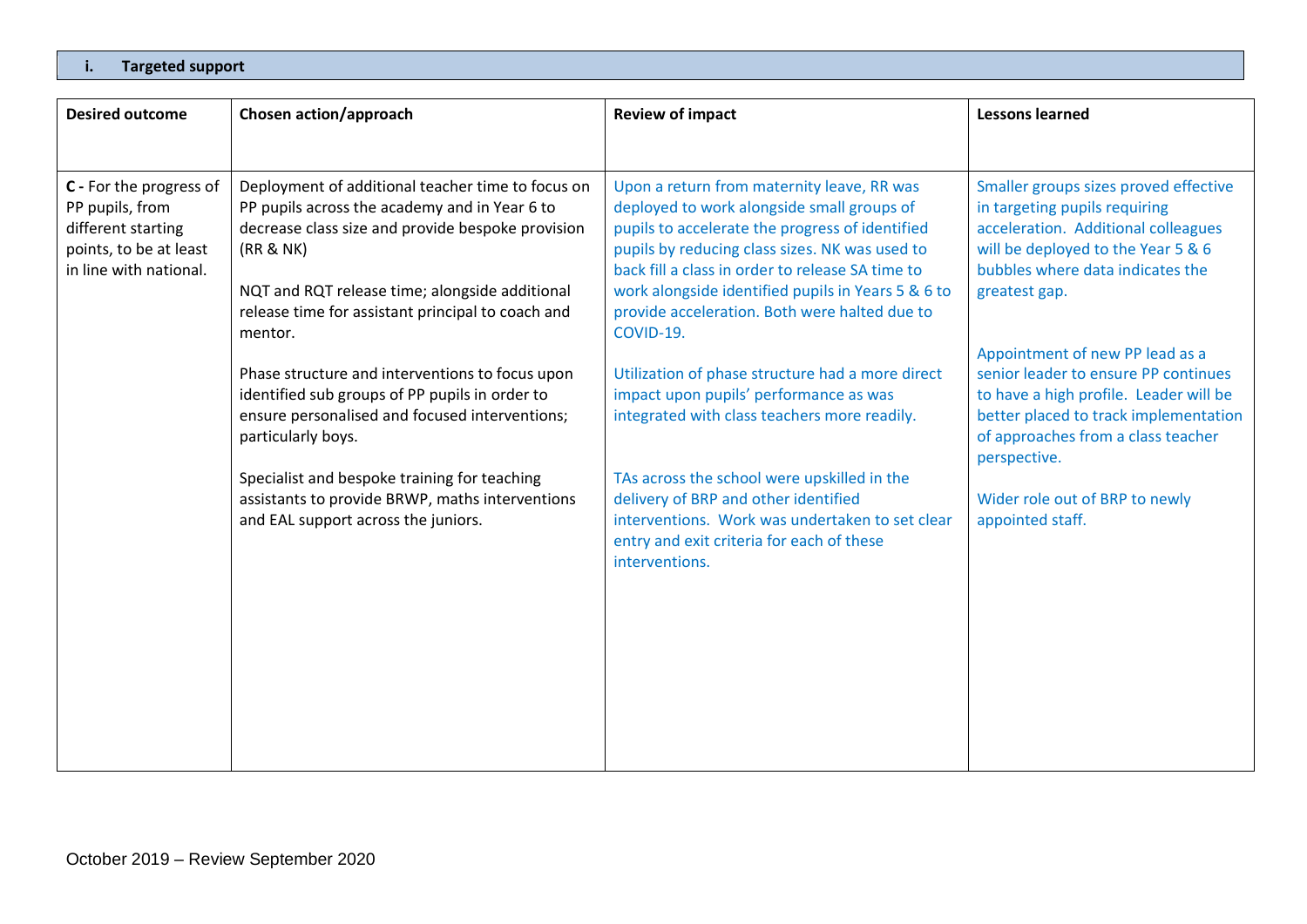| E - Early engagement<br>and support from our<br>Removing Barriers to<br>Learning Team leads<br>to a reduced impact<br>on life chances as<br>evidenced through | Pastoral Support Lead<br>Removing Barriers to Learning Team aims to<br>empower pupils and parents/carers to make<br>positive changes in their lives for the wellbeing of<br>the entire family.                                                                                                                  | Continuation of pastoral lead appointment to<br>empower pupils/parents/carers to make positive<br>changes in their children's lives (Expenditure of<br>£32,536)                                                                                                                                                                                            | Continuation of contract to support<br>our most in need pupils.                                                                                       |
|---------------------------------------------------------------------------------------------------------------------------------------------------------------|-----------------------------------------------------------------------------------------------------------------------------------------------------------------------------------------------------------------------------------------------------------------------------------------------------------------|------------------------------------------------------------------------------------------------------------------------------------------------------------------------------------------------------------------------------------------------------------------------------------------------------------------------------------------------------------|-------------------------------------------------------------------------------------------------------------------------------------------------------|
| minimal exclusion<br>figures, shorter term<br>CP plans and<br>increased parental                                                                              | We build 'non-judgemental' relationships with<br>families to ensure we get the best out of everyone<br>and that their voices are heard.                                                                                                                                                                         | Relationships with families have continued to<br>thrive; these have been promoted by close<br>relationships across the school. Throughout<br>lockdown, teachers made regular phone calls to                                                                                                                                                                | Invest further in appropriate<br>technology to allow PP pupils to be<br>loaned devices where necessary to<br>support with school life where pupils    |
| engagement.<br>Through work with<br>external agencies,<br>families are supported<br>to improve parenting<br>capacity.                                         | We support parents / carers with housing, Visa and<br>school applications, write reports for medical<br>appointments, signpost to debt management<br>agencies and charity support.<br>We offer pupils in house support in regard to<br>bereavement counselling, friendship concerns and<br>conflict resolution. | connect with pupils and families; filmed<br>introductory and transition clips for their new<br>classes and recorded story time clips. This<br>promoted the school community and<br>connectedness'. The wellbeing of vulnerable<br>pupils was regularly checked through contact and<br>discussion with pupils; with concerns continuing<br>to be addressed. | need to self-isolate. Work with the<br>Trust to source additional devices and<br>revenue streams to support this.                                     |
|                                                                                                                                                               | Through effective liaison with external agencies,<br>we source and ensure pupils receive specific<br>support/interventions to meet their individualised<br>needs which are often funded by the academy<br>(play therapy, Relate Counselling, SEMH advice and<br>support)                                        | Alongside internal support systems, we bought in<br>additional LA support for most vulnerable pupils<br>through SEMH work (Expenditure of £1,646)                                                                                                                                                                                                          | Work alongside the LA and Trust to<br>put into place bespoke provision for<br>our most vulnerable pupils & families;<br>through consideration of DSP. |
|                                                                                                                                                               | Offer tools for parents / carers to improve routines<br>and boundaries at home.                                                                                                                                                                                                                                 | Ensuring that all children are ready to learn and<br>mental health and wellbeing barriers are reduced<br>(Expenditure of £269)                                                                                                                                                                                                                             |                                                                                                                                                       |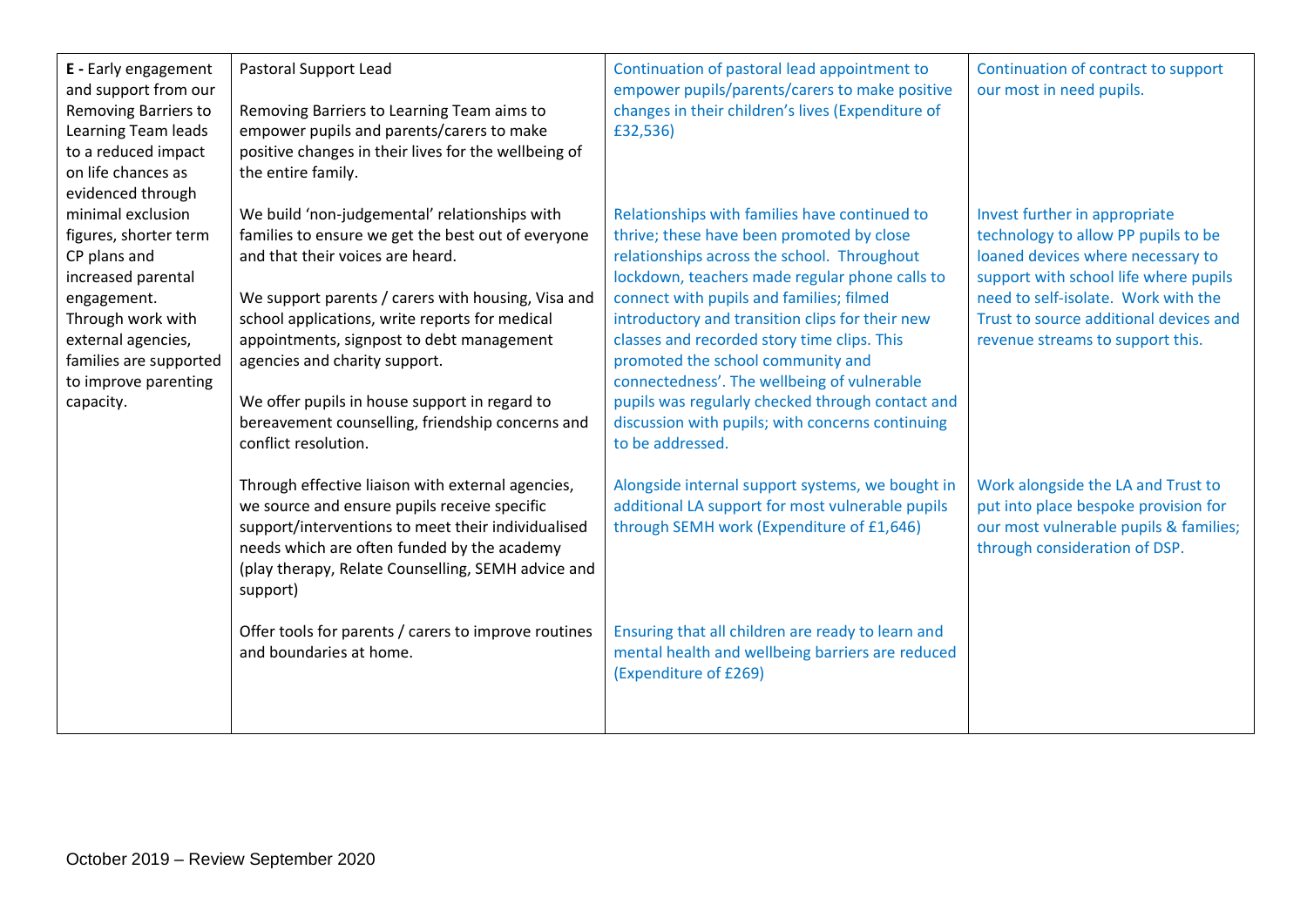| E - Early engagement<br>Offer parenting workshops through liaison with<br>Family Learning Service to best support pupil's<br>and support from our<br>Removing Barriers to<br>development.<br>Learning Team leads<br>to a reduced impact<br>Strengthen character of pupils to build positive<br>on life chances as<br>outlook and resilience to failure through<br>evidenced through<br>continuing to develop Route 2 Resilience<br>falling exclusion<br>approach and sharing with other city schools to<br>figures, shorter term<br>support pupils across the city.<br>CP plans and<br>increased parental<br>Access additional support, advice and workshops<br>through Special Needs Learning Service.<br>engagement<br>Work closely with and deploy staff to support<br>transition between schools. | Family Learning workshops were sourced and run<br>from the school. Despite initial uptake being good,<br>this decreased significantly overtime, potentially<br>due to a lack of familiarity with staff and language<br>barriers.<br>Staff have been released to attend regular sessions<br>in Route 2 Resilience so to drive character and<br>personal development in children in school. They<br>have then received additional release time in<br>school to deliver coaching and sessions to<br>colleagues. (Expenditure of £1800) | We are aware that many parents are<br>in need of parenting support and<br>techniques at home. To further<br>support this, we will train in house<br>staff in the Solihull Parenting<br>Approach next year to offer continuity<br>of provision and translation.<br>We will use HLTAs in school to release<br>staff to continue to deliver and<br>promote the development of<br>character. |
|-------------------------------------------------------------------------------------------------------------------------------------------------------------------------------------------------------------------------------------------------------------------------------------------------------------------------------------------------------------------------------------------------------------------------------------------------------------------------------------------------------------------------------------------------------------------------------------------------------------------------------------------------------------------------------------------------------------------------------------------------------------------------------------------------------|-------------------------------------------------------------------------------------------------------------------------------------------------------------------------------------------------------------------------------------------------------------------------------------------------------------------------------------------------------------------------------------------------------------------------------------------------------------------------------------------------------------------------------------|------------------------------------------------------------------------------------------------------------------------------------------------------------------------------------------------------------------------------------------------------------------------------------------------------------------------------------------------------------------------------------------|
|-------------------------------------------------------------------------------------------------------------------------------------------------------------------------------------------------------------------------------------------------------------------------------------------------------------------------------------------------------------------------------------------------------------------------------------------------------------------------------------------------------------------------------------------------------------------------------------------------------------------------------------------------------------------------------------------------------------------------------------------------------------------------------------------------------|-------------------------------------------------------------------------------------------------------------------------------------------------------------------------------------------------------------------------------------------------------------------------------------------------------------------------------------------------------------------------------------------------------------------------------------------------------------------------------------------------------------------------------------|------------------------------------------------------------------------------------------------------------------------------------------------------------------------------------------------------------------------------------------------------------------------------------------------------------------------------------------------------------------------------------------|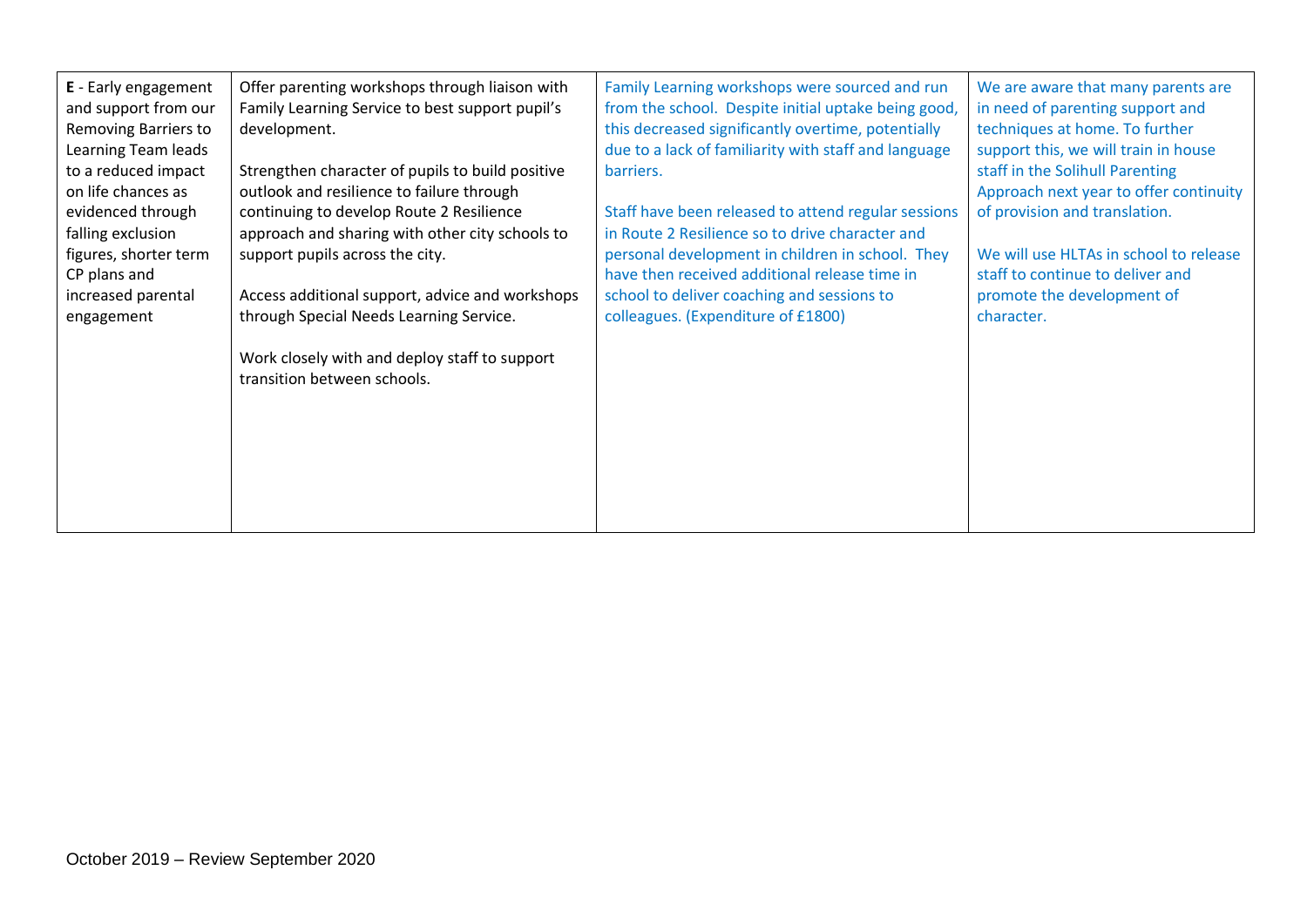#### **ii. Other approaches**

| <b>Desired outcome</b> | Chosen action/approach                           | <b>Review of impact</b>                                | <b>Lessons learned</b>                  |
|------------------------|--------------------------------------------------|--------------------------------------------------------|-----------------------------------------|
| D:                     | Half-termly analysis of attendance data and      | School wide attendance continued to improve            | The attendance of all pupils on an      |
| As academy wide        | identification of vulnerable pupils and those    | throughout the year. Up to the date of lockdown,       | individual basis has continued. Due to  |
| attendance improves,   | identified as Persistent Absentees.              | there had been a significant decrease in the number    | high levels of infection within the     |
| the attendance of      |                                                  | of pupils classified as persistent absentees. This was | community, it will be essential to      |
| pupils eligible for PP | First day response provision to aid pupils in    | due to a significant reduction in the number of        | ensure that families feel well          |
| to increase            | coming to school; establishing positive routines | families taking term time holiday due to consistent    | supported and communication is          |
| proportionately to be  | and supporting vulnerable families in the        | messages, clear systems and follow up from the         | clear. We will continue to utilize      |
| inline or above the    | mornings to assist in getting children to school | <b>Education Welfare Service.</b>                      | established communication systems       |
| academy wide           |                                                  | (Expenditure of £1,824)                                | and ensure bilingual staff are able to  |
| percentage             | Attendance incentives to motivate and sustain    |                                                        | communicate with families               |
|                        | improvements.                                    | The focus from the March lockdown turned to            | accordingly.                            |
|                        |                                                  | support our most in need families through regular      |                                         |
|                        | <b>Buy-back into Education Welfare Service</b>   | communication, food hampers, offer of places in        | Sporadic and unexplained absences       |
|                        | provision.                                       | school alongside key workers, supporting with          | will continue to be tackled rigorously  |
|                        |                                                  | housing concerns and benefits applications.            | so to ensure that no pupils are         |
|                        | Establish Cross Trust network and working party  |                                                        | disadvantaged by poor attendance.       |
|                        | to focus upon Attendance.                        | Over the summer holidays, regular contact was          |                                         |
|                        |                                                  | maintained with vulnerable families to signpost to     | We will continue to lead on cross trust |
|                        |                                                  | support agencies and ensure confidence in returning    | attendance to ensure that consistency   |
|                        |                                                  | to school in September. As such, the attendance of     | is key and children across our Trust    |
|                        |                                                  | pupils in September was high and the attendance of     | are afforded the same opportunities     |
|                        |                                                  | PP pupils was roughly inline with the wider cohort.    | brought about by regular attendance.    |